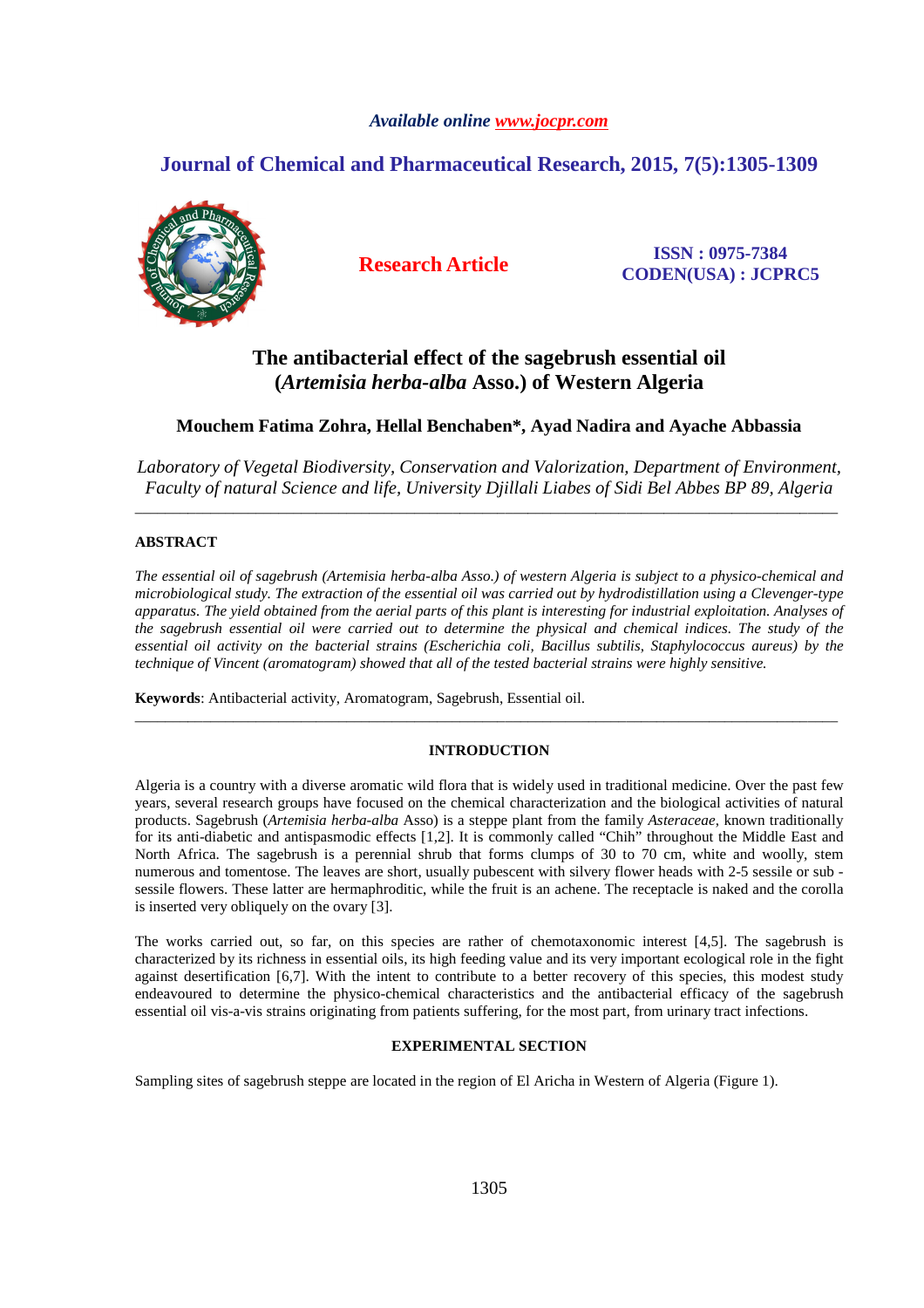

**Figure 1: Location map of sampling site (Scale: 1 / 25 000)** 

The harvest of the sagebrush aerial parts (*Artemisia herba-alba* Asso) was collected in May 2012 from a homogeneous population (Figure 2).



**Figure 2: Stand and plant of sagebrush (***Artemisia herba-alba* **Asso)** 

Biomass of the studied species was dried for 10 days under shelter at room temperature laboratory (25-28 °C). The essential oil was obtained by hydrodistillation of the dried leaves using the Clevenger-type apparatus [8]. The water fraction was separated from the organic phase by using dichloromethane. The solvent was removed at room temperature under reduced pressure on a rotary evaporator yielding the oils. The oils obtained were stored under nitrogen in a sealed vial in the dark at 4 °C.

The biological activities of essential oils of *Artemisia herba-alba* Asso were tested against *Bacillus subtilis* (ATCC 6633), *Staphylococcus aureus* (ATCC 25923) and *Escherichia coli* (5044172), that were isolated from microbiological analyses at the hospital laboratory of Sidi Bel-Abbes country.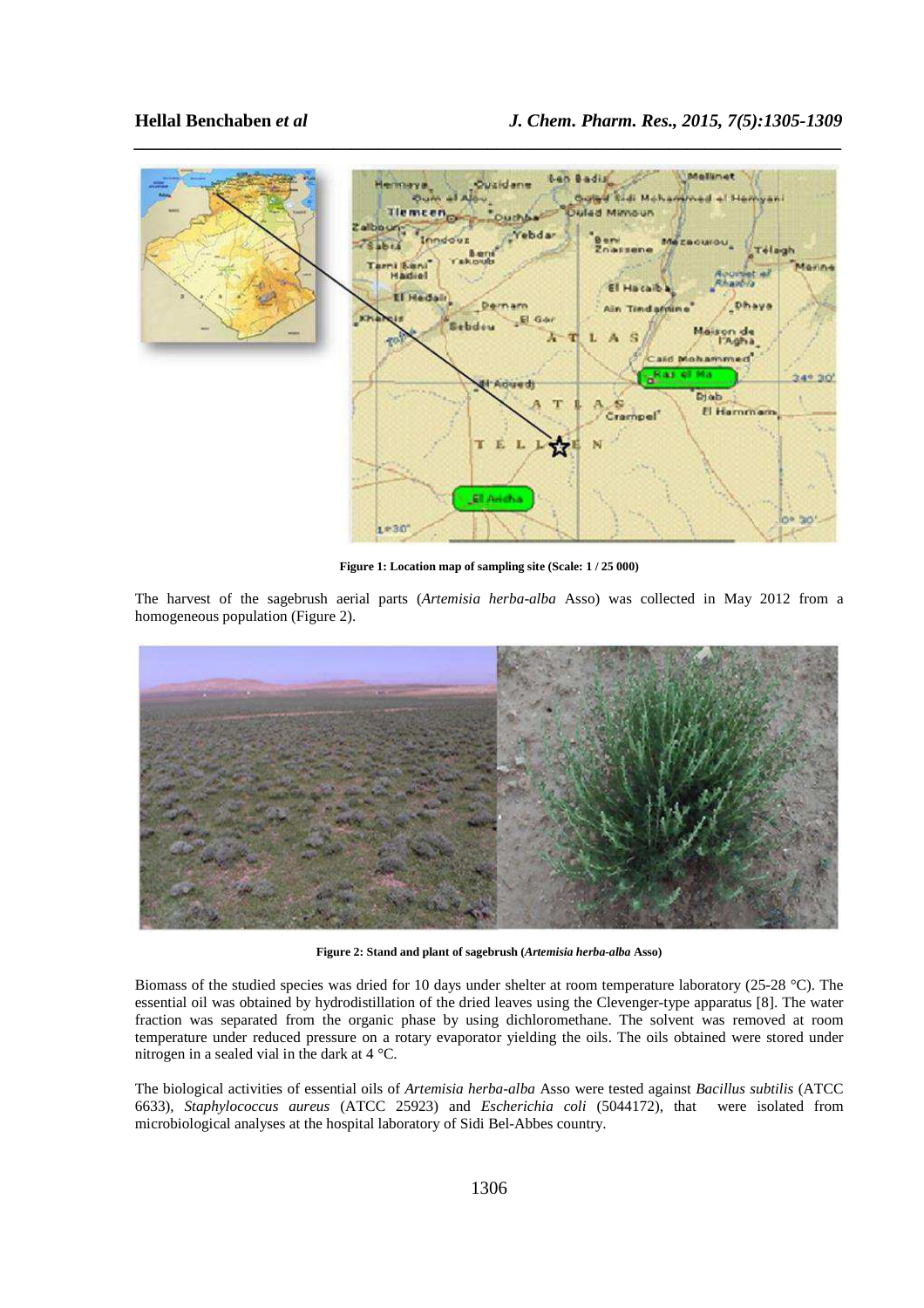The technique used in our research is the method of Vincent (aromatogram) which is believed to permit the examination of the sensitivity and resistance of bacteria to essential oils, in a reliable and reproducible manner. [9]. Stressing the sensitivity and resistance of the antimicrobial agents, they were put on a culture based on Mueller-Hinton agar [10]

*\_\_\_\_\_\_\_\_\_\_\_\_\_\_\_\_\_\_\_\_\_\_\_\_\_\_\_\_\_\_\_\_\_\_\_\_\_\_\_\_\_\_\_\_\_\_\_\_\_\_\_\_\_\_\_\_\_\_\_\_\_\_\_\_\_\_\_\_\_\_\_\_\_\_\_\_\_\_*

The emulsification is performed with Tween 80 to 10% to promote contact germ / compound. The dilutions were prepared by aseptically adding a quantity of essential oil in the solution of Tween 80 in order to have a final volume of 60 µl.

The sensitivity of germs tested with essential oils was characterized by the formation of a clear circle (zone of inhibition) around the disks containing these oils. To this effect, the inhibitory effect of essential oils was evaluated by determining, in millimeters, the diameter of the inhibition zone formed [11,12]. The minimum inhibitory concentration (MIC) is the lowest concentration of essential oil to which we do not observe a visible bacterial growth after incubation for 24 h at 37°C [13].

#### **RESULTS AND DISCUSSION**

The essential oil of sagebrush is brown and has a strong aromatic odor. The results of the physical and chemical analysis are summarized in Table 1.

| Properties                             | Results                     |
|----------------------------------------|-----------------------------|
| Density relative to 20°C               | 0,84                        |
| Miscibility with ethanol               | 1v/3v                       |
| Ph                                     | 6,82 (at 18,9 $^{\circ}$ C) |
| Salinity                               |                             |
| R.S.S (Rate of substances in Solution) | $15 \text{ mg/l}$           |
| Conductivity                           | $28,76.10^{2}$              |
| Resistance                             | $34769,23 \Omega$           |
| Acid value                             | 11,78                       |

**Table 1 : chemical and physical values of the essential oil of sagebrush in El Aricha (western Algeria)** 

Compared to the results obtained from the sagebrush steppe of El Aricha region (Algeria), the sagebrush steppe of Guercif (Morocco) and Matmata (Tunisia) provide low yields of the order of 0.62% and 0.65%, respectively [14,15]. Such difference can be explained by the environmental factors involved in the development of the species (altitude, climate, the soil).

The organoleptic characteristics of the sagebrush essential oil (*Artemisia herba-alba* Asso) reveal its consistency. Miscibility of the oil with ethanol indicates its solubility in alcohols [16].

The value of the acid indicates the presence of free carboxyl group in the structure of the essential oil of sagebrush (*Artemisia herba-alba*. Asso) [16].

The complexity in essential oils is due to terpene hydrocarbons as well as their oxygenated derivatives, such as alcohols, aldehydes, ketones, acids and esters [17,18],

#### **Evaluation of the antibacterial activity of the sagebrush essential oil**

After 24 hours of incubation for the three strains tested, the results are shown in Table 2.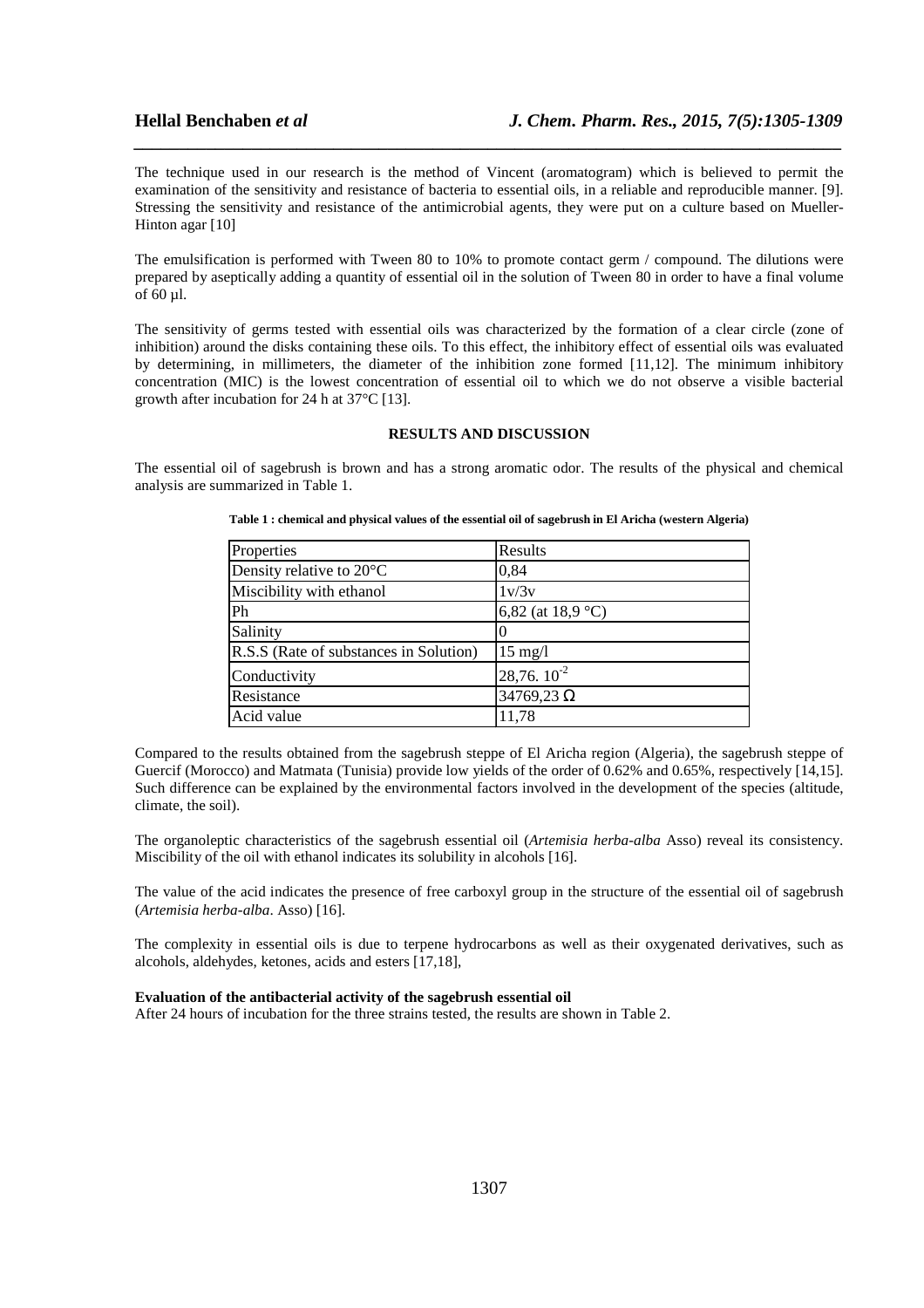| <b>Bacterial</b> strains        | Escherichia coli | Staphylococcus aureus | <b>Bacillus</b> subtilis |  |
|---------------------------------|------------------|-----------------------|--------------------------|--|
| The diameter of inhibition (mm) |                  |                       |                          |  |
| Witness (Tween 80)              |                  |                       |                          |  |
| Concentration of HE (%)         |                  |                       |                          |  |
| 100%                            |                  |                       |                          |  |
| 75%                             |                  |                       |                          |  |
| 50%                             |                  |                       |                          |  |
| 25%                             |                  |                       |                          |  |

*\_\_\_\_\_\_\_\_\_\_\_\_\_\_\_\_\_\_\_\_\_\_\_\_\_\_\_\_\_\_\_\_\_\_\_\_\_\_\_\_\_\_\_\_\_\_\_\_\_\_\_\_\_\_\_\_\_\_\_\_\_\_\_\_\_\_\_\_\_\_\_\_\_\_\_\_\_\_* **Table 2 : Measures the diameter of the inhibition circle of the three stocks tested** 

The biological activity is manifested by the appearance of the inhibition circle of the bacterial growth around the disks containing the essential oil at different concentrations. Each circle a bright area shows the destruction of pathogens and provides an accurate indication of the antibacterial activity of the oil studied. The reading is done by measuring the diameter of the inhibition circles observed. The diameters obtained differ from one bacterium to another ranging from 1 mm to 10 mm. The product tested (Tween 80) has no inhibitory effect on the three tested strains (Figure 3).



**Figure 3: Aromatogram essential oil of sagebrush (***Artemisia herba-alba* **Asso) carried out on three bacterial strains** 

The results indicate a very high sensitivity for the three bacterial strains to the essential oil of sagebrush (Table 2).

Minimum inhibitory concentration (MIC) values of the essential oil of sagebrush are equal for all bacteria studied. The antibacterial activity of the analyzed essential oil can be attributed mainly to its major constituent.

The numerical results and graphs of the essential oil of *Artemisia herba-alba* Asso demonstrate the antibacterial effect vis-à-vis *Escherichia Coli*, *Staphylococcus aureus* and *Bacillus subtilis*.

This antibacterial action can be explained by the fact that the plant produces various secondary metabolites belonging to certain classes known to have this type of activity such as terpenoids and phenolic compounds [19,20,21].

The antimicrobial activities of *Artemisia herba-alba* can be attributed to the presence of camphor, 1.8-cineole and thujone [22,23]. In addition, other minor components such as borneol have been also reported to have antimicrobial potential [24,25].

#### **CONCLUSION**

The procurement of essential oil of El Aricha sagebrush steppe by hydrodistillation provided a high yield compared with other works. The results of physico-chemical analysis carried out on the essential oil of sagebrush showed its consistency and purity. Tests of bacterial sensitivity to different concentrations of the essential oil of *Artemisia herba-alba* Asso have revealed the presence of antibacterial activity due to the chemical nature of its constituents and, in particular, its major constituents.